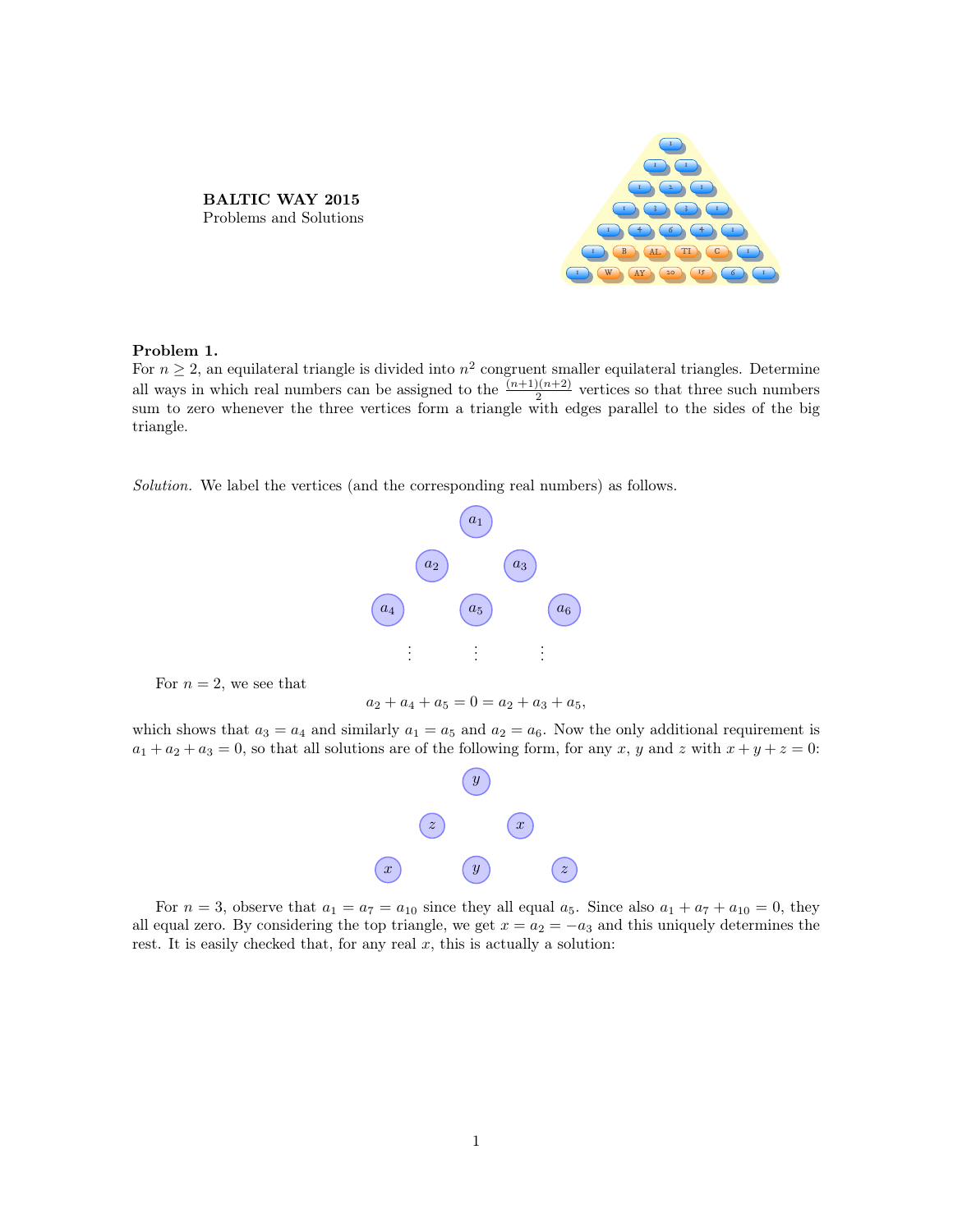

For  $n \geq 3$  we can apply the same argument as above for any collection of 10 vertices. Any vertex not on the sides of the big triangle has to equal zero, since it is the centre of such a collection of 10 vertices. Any vertex a on the sides of the big triangle forms some parallelogram similar to  $a_4, a_2, a_5, a_8$ , where the point opposite a is in the interior of the big triangle. Since such opposite numbers are equal, all  $a_i$  have to be zero in this case.  $\Box$ 

#### Problem 2.

Let n be a positive integer and let  $a_1, \ldots, a_n$  be real numbers satisfying  $0 \le a_i \le 1$  for  $i = 1, \ldots, n$ . Prove the inequality

$$
(1 - a_1^n)(1 - a_2^n) \cdots (1 - a_n^n) \le (1 - a_1 a_2 \cdots a_n)^n.
$$

Solution. The numbers  $1 - a_i^n$  are positive by assumption. AM–GM gives

$$
(1 - a_1^n)(1 - a_2^n) \cdots (1 - a_n^n) \le \left(\frac{(1 - a_1^n) + (1 - a_2^n) + \cdots + (1 - a_n^n)}{n}\right)^n
$$

$$
= \left(1 - \frac{a_1^n + \cdots + a_n^n}{n}\right)^n.
$$

By applying am–gm again we obtain

$$
a_1 a_2 \cdots a_n \le \frac{a_1^n + \cdots + a_n^n}{n} \quad \Rightarrow \quad \left(1 - \frac{a_1^n + \cdots + a_n^n}{n}\right)^n \le (1 - a_1 a_2 \cdots a_n)^n,
$$

 $\Box$ 

and hence the desired inequality.

Remark. It is possible to use Jensen's inequality applied to  $f(x) = \log(1 - e^x)$ .

#### Problem 3.

Let  $n > 1$  be an integer. Find all non-constant real polynomials  $P(x)$  satisfying, for any real x, the identity

$$
P(x)P(x2)P(x3)\cdots P(xn) = P\left(x^{\frac{n(n+1)}{2}}\right).
$$

Solution. Answer:  $P(x) = x^m$  if n is even;  $P(x) = \pm x^m$  if n is odd.

Consider first the case of a monomial  $P(x) = ax^m$  with  $a \neq 0$ . Then

$$
ax^{\frac{mn(n+1)}{2}} = P\left(x^{\frac{n(n+1)}{2}}\right) = P(x)P(x^2)P(x^3)\cdots P(x^n) = ax^m \cdot ax^{2m} \cdot \cdots \cdot ax^{nm} = a^n x^{\frac{mn(n+1)}{2}}
$$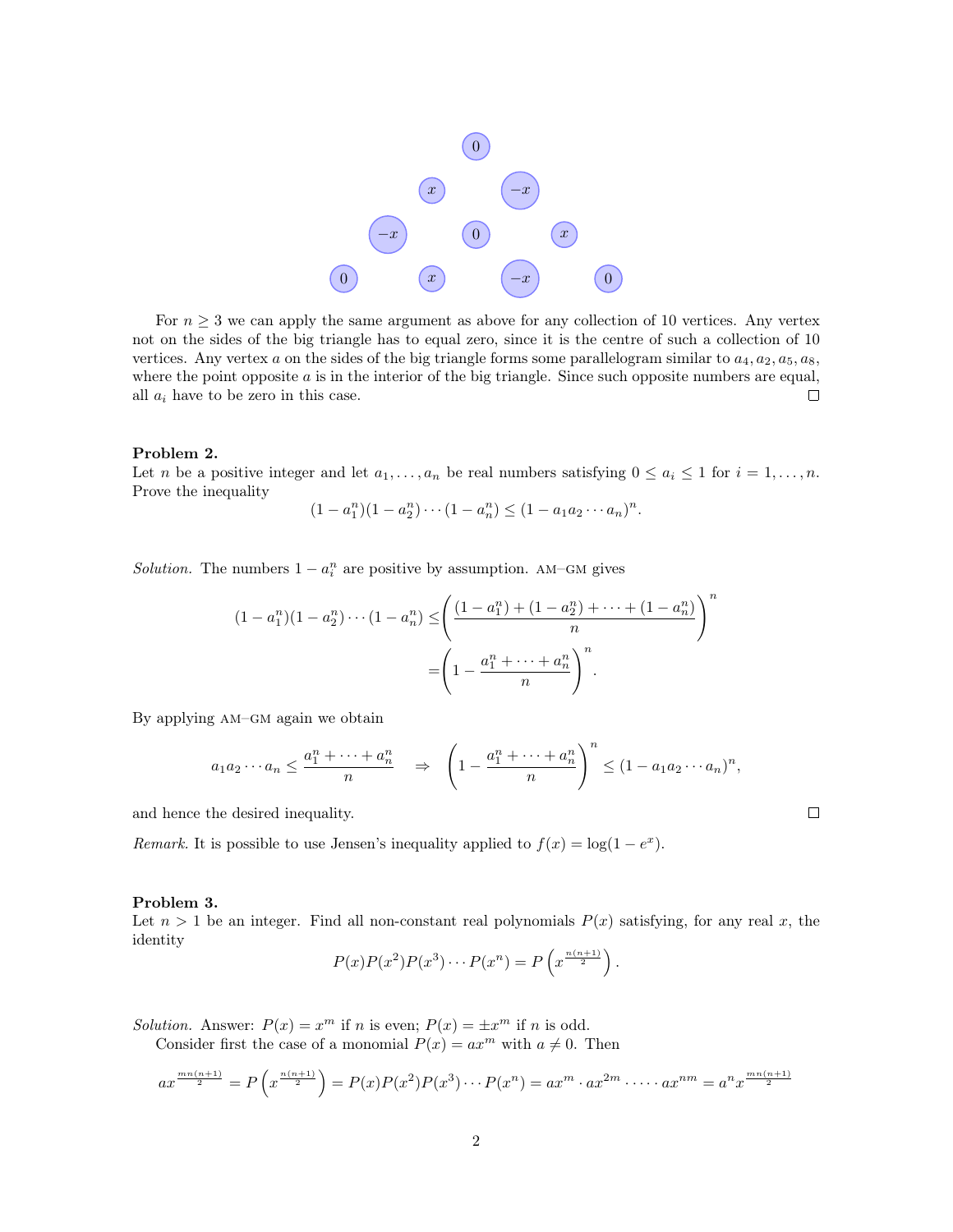implies  $a^n = a$ . Thus,  $a = 1$  when n is even and  $a = \pm 1$  when n is odd. Obviously these polynomials satisfy the desired equality.

Suppose now that P is not a monomial. Write  $P(x) = ax^m + Q(x)$ , where Q is non-zero polynomial with deg  $Q = k < m$ . We have

$$
ax^{\frac{mn(n+1)}{2}} + Q\left(x^{\frac{n(n+1)}{2}}\right) = P\left(x^{\frac{n(n+1)}{2}}\right)
$$
  
=  $P(x)P(x^2)P(x^3) \cdots P(x^n) = (ax^m + Q(x))(ax^{2m} + Q(x^2)) \cdots (ax^{nm} + Q(x^n)).$ 

The highest degree of a monomial, on both sides of the equality, is  $\frac{mn(n+1)}{2}$ . The second highest degree in the right-hand side is

$$
2m + 3m + \dots + nm + k = \frac{m(n+2)(n-1)}{2} + k,
$$

while in the left-hand side it is  $\frac{k n(n+1)}{2}$ . Thus

$$
\frac{m(n+2)(n-1)}{2} + k = \frac{kn(n+1)}{2},
$$

which leads to

$$
(m-k)(n+2)(n-1) = 0,
$$

and so  $m = k$ , contradicting the assumption that  $m > k$ . Consequently, no polynomial of the form  $ax^m + Q(x)$  fulfils the given condition.  $\Box$ 

### Problem 4.

A family wears clothes of three colours: red, blue and green, with a separate, identical laundry bin for each colour. At the beginning of the first week, all bins are empty. Each week, the family generates a total of 10 kg of laundry (the proportion of each colour is subject to variation). The laundry is sorted by colour and placed in the bins. Next, the heaviest bin (only one of them, if there are several that are heaviest) is emptied and its contents washed. What is the minimal possible storing capacity required of the laundry bins in order for them never to overflow?

Solution. Answer: 25 kg.

Each week, the accumulation of laundry increases the total amount by  $K = 10$ , after which the washing decreases it by at least one third, because, by the pigeon-hole principle, the bin with the most laundry must contain at least a third of the total. Hence the amount of laundry post-wash after the nth week is bounded above by the sequence  $a_{n+1} = \frac{2}{3}(a_n + K)$  with  $a_0 = 0$ , which is clearly bounded above by  $2K$ . The total amount of laundry is less than  $2K$  post-wash and  $3K$  pre-wash.

Now suppose pre-wash state  $(a, b, c)$  precedes post-wash state  $(a, b, 0)$ , which precedes pre-wash state  $(a', b', c')$ . The relations  $a \leq c$  and  $a' \leq a + K$  lead to

$$
3K > a + b + c \ge 2a \ge 2(a' - K),
$$

and similarly for b', whence  $a', b' < \frac{5}{2}K$ . Since also  $c' \leq K$ , a pre-wash bin, and a fortiori a post-wash bin, always contains less than  $\frac{5}{2}K$ .

Consider now the following scenario. For a start, we keep packing the three bins equally full before washing. Initialising at  $(0,0,0)$ , the first week will end at  $(\frac{1}{3}K, \frac{1}{3}K, \frac{1}{3}K)$  pre-wash and  $(\frac{1}{3}K, \frac{1}{3}K, 0)$ post-wash, the second week at  $(\frac{5}{9}K, \frac{5}{9}K, \frac{5}{9}K)$  pre-wash and  $(\frac{5}{9}K, \frac{5}{9}K, 0)$  post-wash, &c. Following this scheme, we can get arbitrarily close to the state  $(K, K, 0)$  after washing. Supposing this accomplished, placing  $\frac{1}{2}K$  kg of laundry in each of the non-empty bins leaves us in a state close to  $(\frac{3}{2}K, \frac{3}{2}K, 0)$ pre-wash and  $(\frac{3}{2}K, 0, 0)$  post-wash. Finally, the next week's worth of laundry is directed solely to the single non-empty bin. It may thus contain any amount of laundry below  $\frac{5}{2}K$  kg.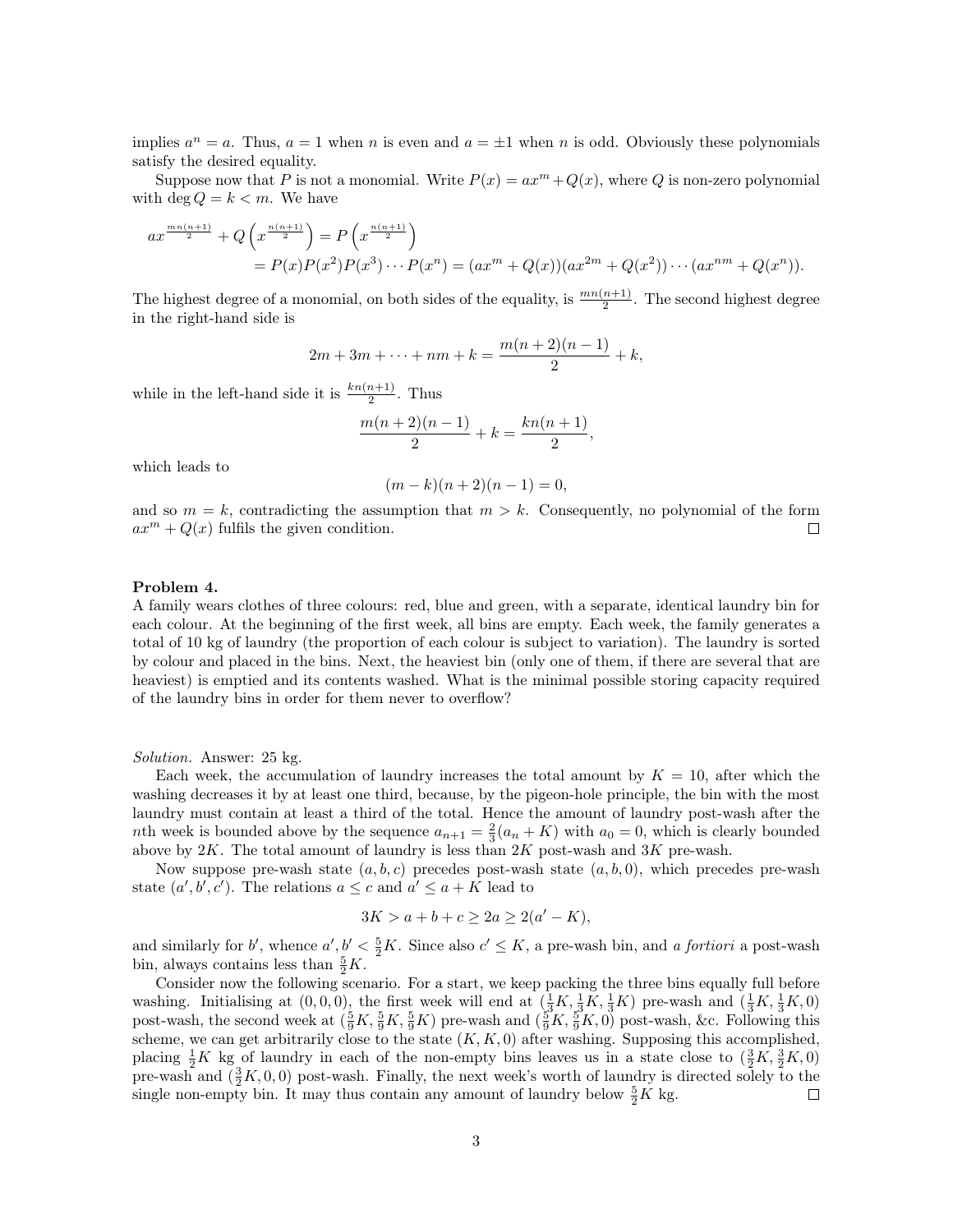#### Problem 5.

Find all functions  $f: \mathbf{R} \to \mathbf{R}$  satisfying the equation

$$
|x|f(y) + yf(x) = f(xy) + f(x^{2}) + f(f(y))
$$

for all real numbers  $x$  and  $y$ .

Solution. Answer: all functions  $f(x) = c(|x| - x)$ , where  $c \ge 0$ . Choosing  $x = y = 0$ , we find

$$
f(f(0)) = -2f(0).
$$

Denote  $a = f(0)$ , so that  $f(a) = -2a$ , and choose  $y = 0$  in the initial equation:

$$
a|x| = a + f(x^2) + f(a) = a + f(x^2) - 2a \Rightarrow f(x^2) = a(|x| + 1).
$$

In particular,  $f(1) = 2a$ . Choose  $(x, y) = (z^2, 1)$  in the initial equation:

$$
z^{2} f(1) + f(z^{2}) = f(z^{2}) + f(z^{4}) + f(f(1))
$$
  
\n⇒ 
$$
2az^{2} = z^{2} f(1) = f(z^{4}) + f(f(1)) = a(z^{2} + 1) + f(2a)
$$
  
\n⇒ 
$$
az^{2} = a + f(2a).
$$

The right-hand side is constant, while the left-hand side is a quadratic function in z, which can only happen if  $a = 0$ . (Choose  $z = 1$  and then  $z = 0$ .)

We now conclude that  $f(x^2) = 0$ , and so  $f(x) = 0$  for all non-negative x. In particular,  $f(0) = 0$ . Choosing  $x = 0$  in the initial equation, we find  $f(f(y)) = 0$  for all y. Simplifying the original equation and swapping  $x$  and  $y$  leads to

$$
|x|f(y) + yf(x) = f(xy) = |y|f(x) + xf(y).
$$

Choose  $y = -1$  and put  $c = \frac{f(-1)}{2}$  $\frac{-1}{2}$ :

$$
|x|f(-1) - f(x) = f(x) + xf(-1)
$$
  $\Rightarrow$   $f(x) = \frac{f(-1)}{2}(|x| - x) = c(|x| - x).$ 

One easily verifies that these functions satisfy the functional equation for any parameter  $c \geq 0$ .  $\Box$ 

# Problem 6.

Two players take alternate turns in the following game. At the outset there are two piles, containing 10, 000 and 20, 000 tokens, respectively. A move consists of removing any positive number of tokens from a single pile or removing  $x > 0$  tokens from one pile and  $y > 0$  tokens from the other, where  $x + y$ is divisible by 2015. The player who cannot make a move loses. Which player has a winning strategy?

Solution. The first player wins.

He should present his opponent with one of the following positions:

$$
(0,0), (1,1), (2,2), \ldots, (2014,2014).
$$

All these positions have different total numbers of tokens modulo 2015. Therefore, if the game starts from two piles of arbitrary sizes, it is possible to obtain one of these positions just by the first move. In our case

 $10,000 + 20,000 \equiv 1790 \mod 2015,$ 

and the first player can leave to his opponent the position (895, 895).

Now the second type of move can no longer be carried out. If the second player removes  $n$  tokens from one pile, the first player may always respond be removing  $n$  tokens from the other pile.  $\Box$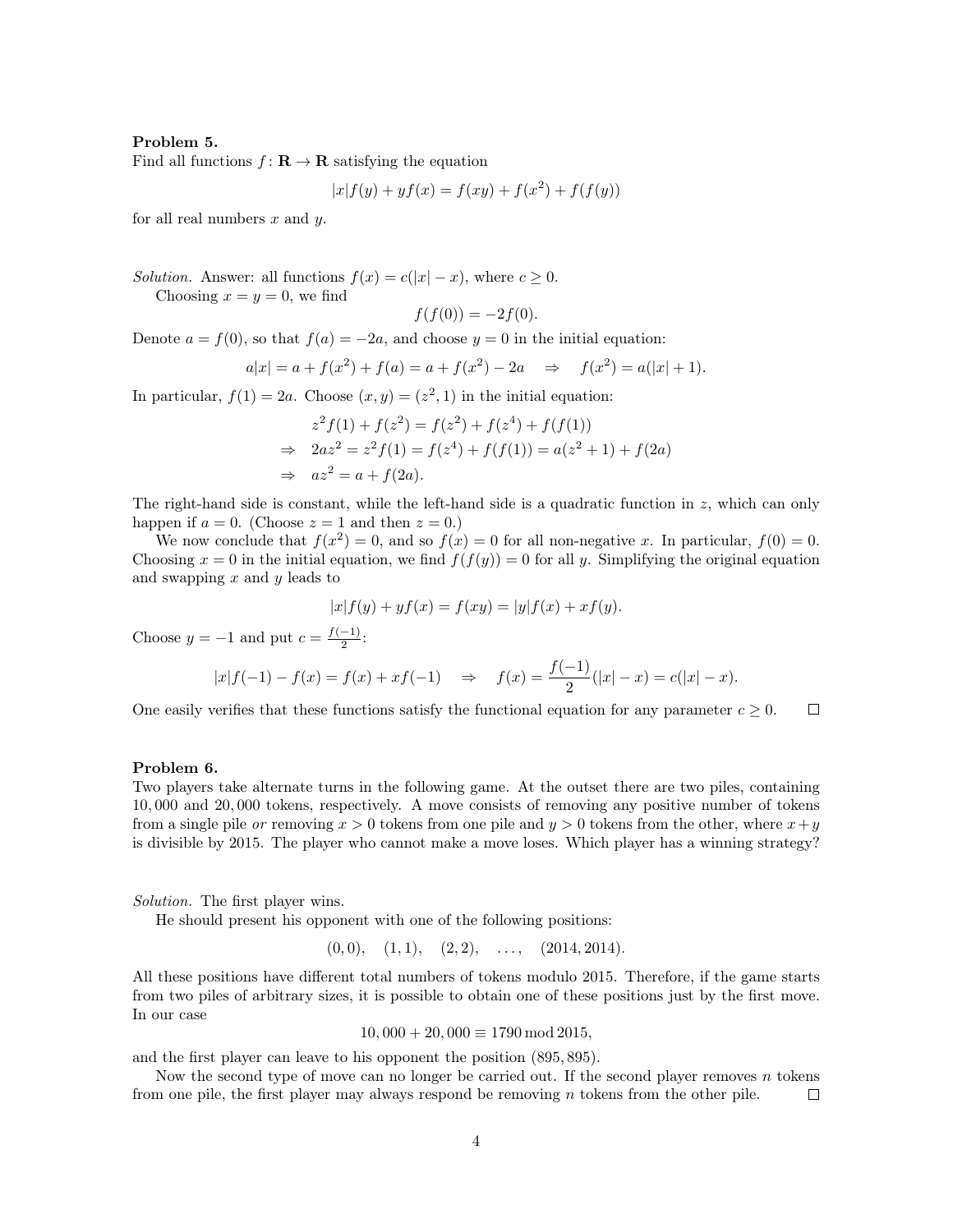#### Problem 7.

There are 100 members in a ladies' club. Each lady has had tea (in private) with exactly 56 of the other members of the club. The Board, consisting of the 50 most distinguished ladies, have all had tea with one another. Prove that the entire club may be split into two groups in such a way that, within each group, any lady has had tea with any other.

Solution. Each lady in the Board has had tea with 49 ladies within the Board, and 7 ladies without. Each lady not in the Board has had tea with at most 49 ladies not in the Board, and at least 7 ladies in the Board. Comparing these two observations, we conclude that each lady not in the Board has had tea with exactly 49 ladies not in the Board and exactly 7 ladies in the Board. Hence the club may be split into Board members and non-members.  $\Box$ 

#### Problem 8.

With inspiration drawn from the rectilinear network of streets in New York, the Manhattan distance between two points  $(a, b)$  and  $(c, d)$  in the plane is defined to be

$$
|a-c|+|b-d|.
$$

Suppose only two distinct Manhattan distances occur between all pairs of distinct points of some point set. What is the maximal number of points in such a set?

Solution. Answer: nine.

Let

$$
\{(x_1, y_1), \ldots, (x_m, y_m)\}, \qquad \text{where} \qquad x_1 \leq \cdots \leq x_m,
$$

be the set, and suppose  $m > 10$ .

A special case of the Erdős–Szekeres Theorem asserts that a real sequence of length  $n^2+1$  contains a monotonic subsequence of length  $n + 1$ . (Proof: Given a sequence  $a_1 \ldots, a_{n^2+1}$ , let  $p_i$  denote the length of the longest increasing subsequence ending with  $a_i$ , and  $q_i$  the length of the longest decreasing subsequence ending with  $a_i$ . If  $i < j$  and  $a_i \leq a_j$ , then  $p_i < p_j$ . If  $a_i \geq a_j$ , then  $q_i < q_j$ . Hence all  $n^2 + 1$  pairs  $(p_i, q_i)$  are distinct. If all of them were to satisfy  $1 \leq p_i, q_i \leq n$ , it would violate the Pigeon-Hole Principle.)

Applied to the sequence  $y_1, \ldots, y_m$ , this will produce a subsequence

$$
y_i \le y_j \le y_k \le y_l
$$
 or  $y_i \ge y_j \ge y_k \ge y_l$ .

One of the shortest paths from  $(x_i, y_i)$  to  $(x_l, y_l)$  will pass through first  $(x_j, y_j)$  and then  $(x_k, y_k)$ . At least three distinct Manhattan distances will occur.

Conversely, among the nine points

$$
(0,0), \quad (\pm 1, \pm 1), \quad (\pm 2,0), \quad (0,\pm 2),
$$

only the Manhattan distances 2 and 4 occur.

#### Problem 9.

Let  $n > 2$  be an integer. A deck contains  $\frac{n(n-1)}{2}$  cards, numbered

$$
1, 2, 3, \ldots, \frac{n(n-1)}{2}.
$$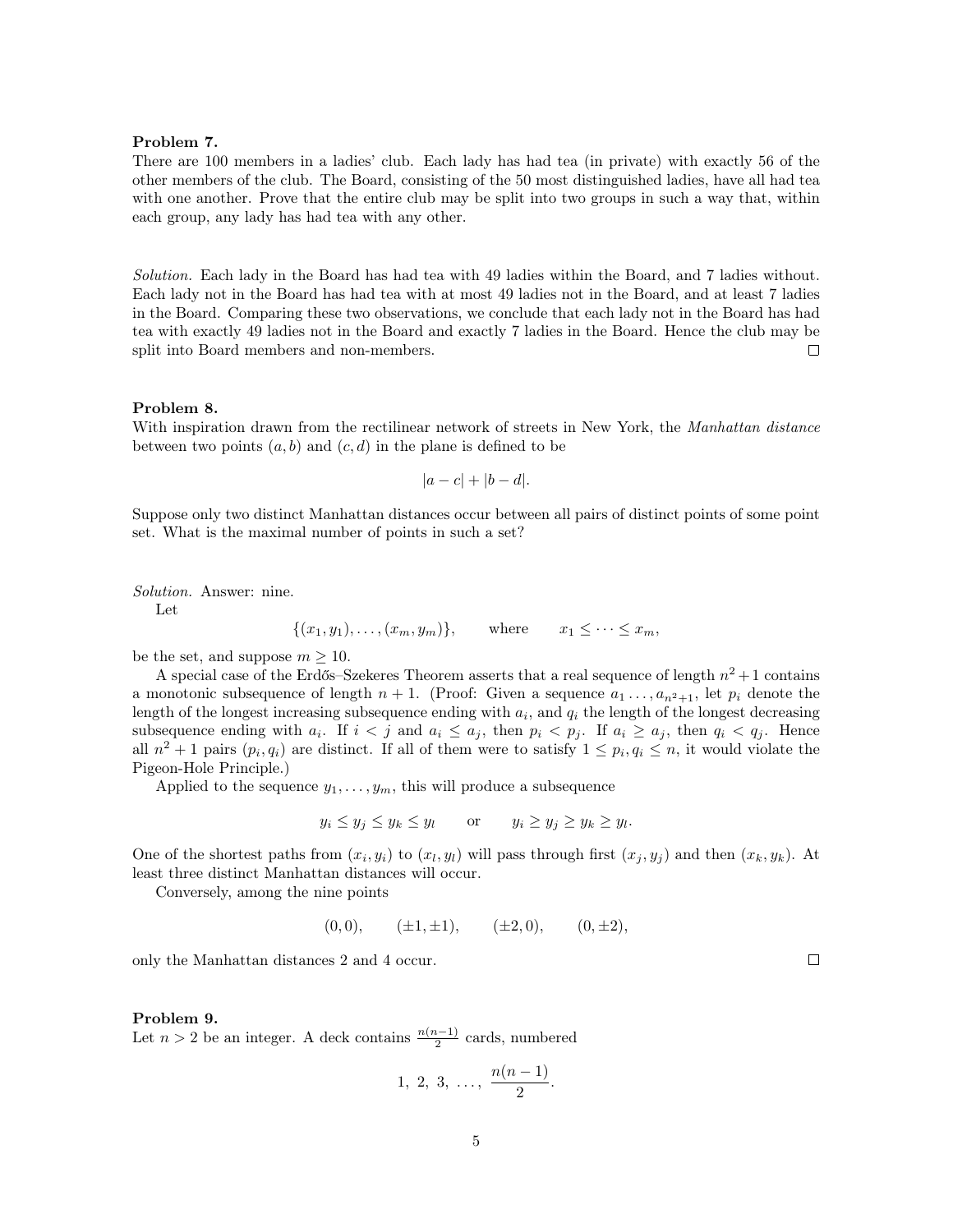Two cards form a *magic pair* if their numbers are consecutive, or if their numbers are 1 and  $\frac{n(n-1)}{2}$ .

For which  $n$  is it possible to distribute the cards into  $n$  stacks in such a manner that, among the cards in any two stacks, there is exactly one magic pair?

Solution 1. Answer: for all odd n.

First assume a stack contains two cards that form a magic pair; say cards number i and  $i + 1$ . Among the cards in this stack and the stack with card number  $i + 2$  (they might be identical), there are two magic pairs — a contradiction. Hence no stack contains a magic pair.

Each card forms a magic pair with exactly two other cards. Hence if n is even, each stack must contain at least  $\lceil \frac{n-1}{2} \rceil = \frac{n}{2}$  cards, since there are  $n-1$  other stacks. But then we need at least  $n\frac{n}{2} > \frac{n(n-1)}{2}$  $\frac{i-1}{2}$  cards — a contradiction.

In the odd case we distribute the cards like this: Let  $a_1, a_2, \ldots, a_n$  be the n stacks and let  $n = 2m+1$ . Card number 1 is put into stack  $a_1$ . If card number  $km + i$ , for  $i = 1, 2, ..., m$ , is put into stack  $a_j$ , then card number  $km+i+1$  is put into stack number  $a_{j+i}$ , where the indices are calculated modulo n.

There are

$$
\frac{n(n-1)}{2} = \frac{(2m+1)(2m)}{2} = m(2m+1)
$$

cards. If we look at all the card numbers of the form  $km + 1$ , there are exactly  $n = 2m + 1$  of these, and we claim that there is exactly one in each stack. Card number 1 is in stack  $a_1$ , and card number  $km + 1$  is in stack

$$
a_{1+k(1+2+3+\cdots+m)}.
$$

Since

$$
1 + 2 + 3 + \dots + m = \frac{m(m+1)}{2}
$$

and  $gcd(2m+1, \frac{m(m+1)}{2})$  $\frac{n+1}{2}$  = 1, all the indices

$$
1 + k(1 + 2 + 3 + \cdots + m),
$$
  $k = 0, 1, 2, \ldots, 2m$ 

are different modulo  $n = 2m + 1$ . In the same way we see that each stack contains exactly one of the  $2m + 1$  cards with the numbers  $km + i$  for a given  $i = 2, 3, ..., m$ .

Now look at two different stacks  $a_v$  and  $a_u$ . Then, without loss of generality, we may assume that  $u = v + i$  for some  $i = 1, 2, ..., m$  (again we consider the index modulo  $n = 2m + 1$ ). Since there is a card in stack  $a_v$  with number  $km + i$ , the card  $km + i + 1$  is in stack  $a_{v+i} = a_u$ . Hence among the cards in any two stacks there is at least one magic pair. Since there is the same number of pairs of stacks as of magic pairs, there must be exactly one magic pair among the cards of any two stacks.  $\Box$ 

Solution 2 (found by Saint Petersburg). For the case of n odd, consider the complete graph on the vertices  $1, \ldots, n$  with  $\frac{n(n-1)}{2}$  edges. The degree of each vertex is  $n-1$ , which is even, hence an Euler cycle  $v_1v_2 \cdots v_{\frac{n(n-1)}{2}}v_1$  exists. Place card number *i* into stack number  $v_i$ . The magic pairs correspond to edges in the cycle.  $\Box$ 

#### Problem 10.

A subset S of  $\{1, 2, ..., n\}$  is called *balanced* if for every  $a \in S$  there exists some  $b \in S$ ,  $b \neq a$ , such that  $\frac{a+b}{2} \in S$  as well.

- (a) Let  $k > 1$  be an integer and let  $n = 2^k$ . Show that every subset S of  $\{1, 2, ..., n\}$  with  $|S| > \frac{3n}{4}$ is balanced.
- (b) Does there exist an  $n = 2^k$ , with  $k > 1$  an integer, for which every subset S of  $\{1, 2, ..., n\}$  with  $|S| > \frac{2n}{3}$  is balanced?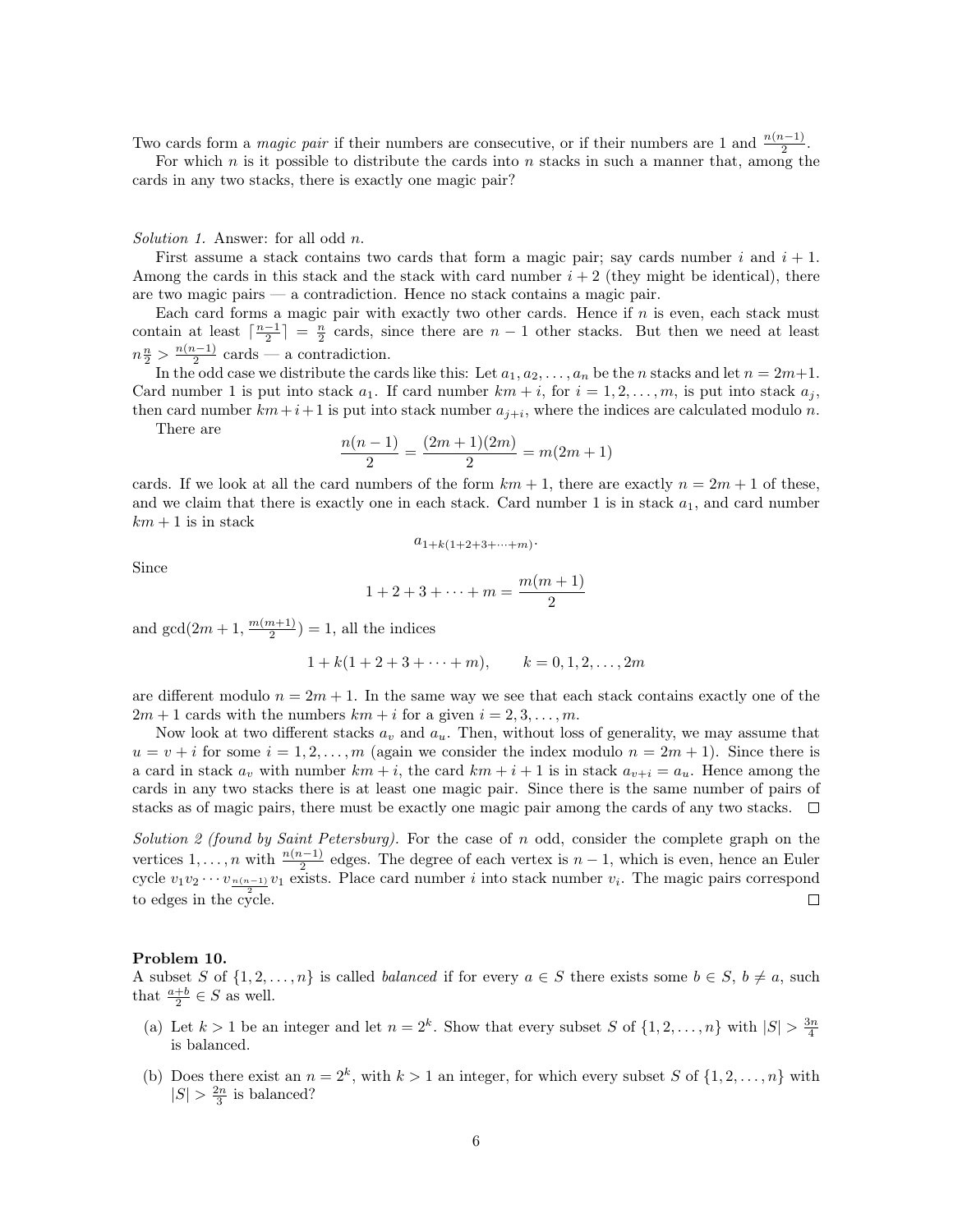Solution of part (a). Let  $m = n - |S|$ , thus  $m < \frac{n}{4}$  and (as n is a multiple of 4)  $m \leq \frac{n}{4} - 1$ . Let  $a \in S$ . There are  $\frac{n}{2} - 1$  elements in  $\{1, 2, ..., n\}$  distinct from a and with the same parity as a. At most m of those elements are not in S, hence at least  $\frac{n}{2} - 1 - m \ge \frac{n}{4}$  of them are in S. For each such b, the number  $\frac{a+b}{2}$  is an integer, and all of these at least  $\frac{n}{4}$  numbers are distinct. But at most  $m < \frac{n}{4}$  of them are not in  $S$ , so at least one is a member of  $S$ . Hence  $S$  is balanced.  $\Box$ 

Solution 1 of part (b). For convenience we work with  $\{0, 1, \ldots, n-1\}$  rather than  $\{1, 2, \ldots, n\}$ ; this does not change the problem. We show that one can always find an unbalanced subset containing more than  $\frac{2n}{3}$  elements.

Let  $\text{ord}_2(i)$  denote the number of factors 2 occurring in the prime factorisation of i. We set

$$
T_j = \{ i \in \{1, 2, \ldots, n-1\} \mid \text{ord}_2(i) = j \}.
$$

Then we choose

$$
S = \{0, 1, 2, \dots, n-1\} \setminus (T_1 \cup T_3 \cup \dots \cup T_l), \quad \text{where } l = \begin{cases} k-1 & \text{if } k \text{ even,} \\ k-2 & \text{if } k \text{ odd.} \end{cases}
$$

Observe that  $|T_j| = \frac{n}{2^{j+1}}$ , so

$$
|S| = n - \left(\frac{n}{4} + \frac{n}{16} + \dots + \frac{n}{2^{l+1}}\right) = n - n \cdot \frac{\frac{1}{4} - \frac{1}{2^{l+3}}}{1 - \frac{1}{4}} > n - \frac{n}{3} = \frac{2n}{3}.
$$

We show that S is not balanced. Take  $a = 0 \in S$ , and consider a  $0 \neq b \in S$ . If b is odd, then  $\frac{0+b}{2}$ is not integral. If b is even, then  $b \in T_2 \cup T_4 \cup \cdots$ , so  $\frac{b}{2} \in T_1 \cup T_3 \cup \cdots$ , hence  $\frac{b}{2} \notin S$ . Thus S is not balanced.  $\Box$ 

Solution 2 of part  $(b)$ . We define the sets

$$
A_j = \{2^{j-1} + 1, 2^{j-1} + 2, \dots, 2^j\},\
$$

and set

$$
S = A_k \cup A_{k-2} \cup \dots \cup A_l \cup \{1\}, \qquad \text{where } l = \begin{cases} 2 & \text{if } k \text{ even,} \\ 1 & \text{if } k \text{ odd.} \end{cases}
$$

Note that  $A_j \subseteq \{1, 2, ..., n\}$  whenever  $j \leq k$ , and that  $|A_j| = 2^{j-1}$ . We find

$$
|S|=2^{k-1}+2^{k-3}+\cdots+2^{l-1}+1=\frac{2^{l-1}-2^{k+1}}{1-4}+1=-\frac{2^{l-1}}{3}+\frac{2n}{3}+1>\frac{2n}{3}.
$$

We show that S is not balanced. Take  $a = 1 \in S$ , and consider a  $1 \neq b \in S$ . Then  $b \in A_j$  for some j. If b is even, then  $\frac{1+b}{2}$  is not integral. If b is odd, then also  $1+b \in A_j$ , so  $\frac{1+b}{2} \in A_{j-1}$  and does not lie in  $S$ . Thus  $S$  is not balanced.  $\Box$ 

Solution 3 of part (b). Let us introduce the concept of lonely element as an  $a \in S$  for which there does not exist a  $b \in S$ , distinct from a, such that  $\frac{a+b}{2} \in S$ .

We will construct an unbalanced set S with  $|S| > \frac{2n}{3}$  for all k. For  $n = 4$  we can use  $S = \{1, 2, 4\}$ (all elements are lonely), and for  $n = 8$  we can use  $S = \{1, 2, 3, 5, 6, 7\}$  (2 and 6 are lonely).

We now construct an unbalanced set  $S \subseteq \{1, 2, ..., 4n\}$ , given an unbalanced set  $T \subseteq \{1, 2, ..., n\}$ with  $|T| > \frac{2n}{3}$ . Take

$$
S = \{ i \in \{1, 2, \dots, 4n\} \mid i \equiv 1 \mod 2 \} \cup \{ 4t - 2 \mid t \in T \}.
$$

Then

$$
|S| = 2n + |T| > 2n + \frac{2n}{3} = \frac{8n}{3} = \frac{2 \cdot 4n}{3}.
$$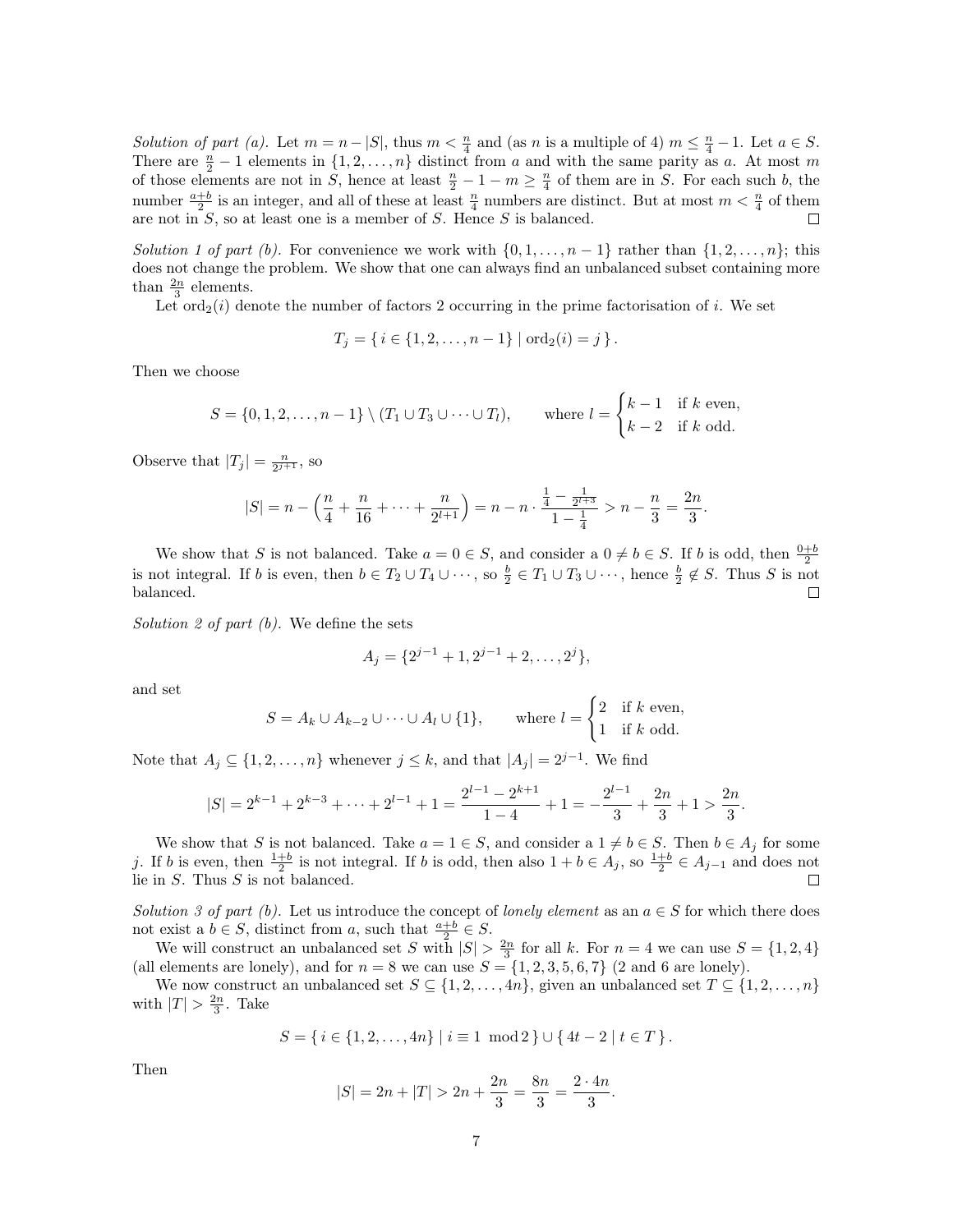

Figure 1: Problem 11.

Supposing  $a \in T$  is lonely, we will show that  $4a - 2 \in S$  is lonely. Indeed, suppose  $4a - 2 \neq b \in S$  with

$$
\frac{4a - 2 + b}{2} = 2a - 1 + \frac{b}{2} \in S.
$$

Then b must be even, so  $b = 4t - 2$  for some  $a \neq t \in T$ . But then

$$
\frac{4a-2+4t-2}{2} = 4\frac{a+t}{2} - 2,
$$

again an even element. However, as a is lonely we know that  $\frac{a+t}{2} \notin T$ , and hence  $4\frac{a+t}{2} - 2 \notin S$ . We conclude that  $4a - 2$  is lonely in S.

Thus S is an unbalanced set, and by induction we can find an unbalanced set of size exceeding  $\frac{2n}{3}$ for all  $k > 1$ .

#### Problem 11.

The diagonals of the parallelogram ABCD intersect at E. The bisectors of  $\angle DAE$  and  $\angle EBC$  intersect at  $F$ . Assume that  $ECFD$  is a parallelogram. Determine the ratio  $AB : AD$ .

Solution. Since  $ECFD$  is a parallelogram, we have  $ED \parallel CF$  and  $\angle CFB = \angle EBF = \angle FBC$  (BF bisects ∠DBC). So CFB is an isosceles triangle and  $BC = CF = ED$  (ECFD is a parallelogram). In a similar manner,  $EC = AD$ . But since  $ABCD$  is a parallelogram,  $AD = BC$ , whence  $EC = ED$ . So the diagonals of *ABCD* are equal, which means that *ABCD* is in fact a rectangle. Also, the triangles EDA and EBC are equilateral, and so AB is twice the altitude of EDA, or  $AB = \sqrt{3 \cdot AD}$ .  $\Box$ 

#### Problem 12.

A circle passes through vertex  $B$  of the triangle  $ABC$ , intersects its sides  $AB$  and  $BC$  at points  $K$ and L, respectively, and touches the side AC at its midpoint M. The point N on the arc  $BL$  (which does not contain K) is such that ∠LKN = ∠ACB. Find ∠BAC given that the triangle CKN is equilateral.

# Solution. Answer:  $\angle BAC = 75^{\circ}$ .

Since  $\angle ACB = \angle LKN = \angle LBN$ , the lines AC and BN are parallel. Hence ACNB is a trapezium. Moreover,  $ACNB$  is an isosceles trapezium, because the segment  $AC$  touches the circle s in the midpoint (and so the trapezium is symmetrical with respect to the perpendicular bisectors of  $BN$ ).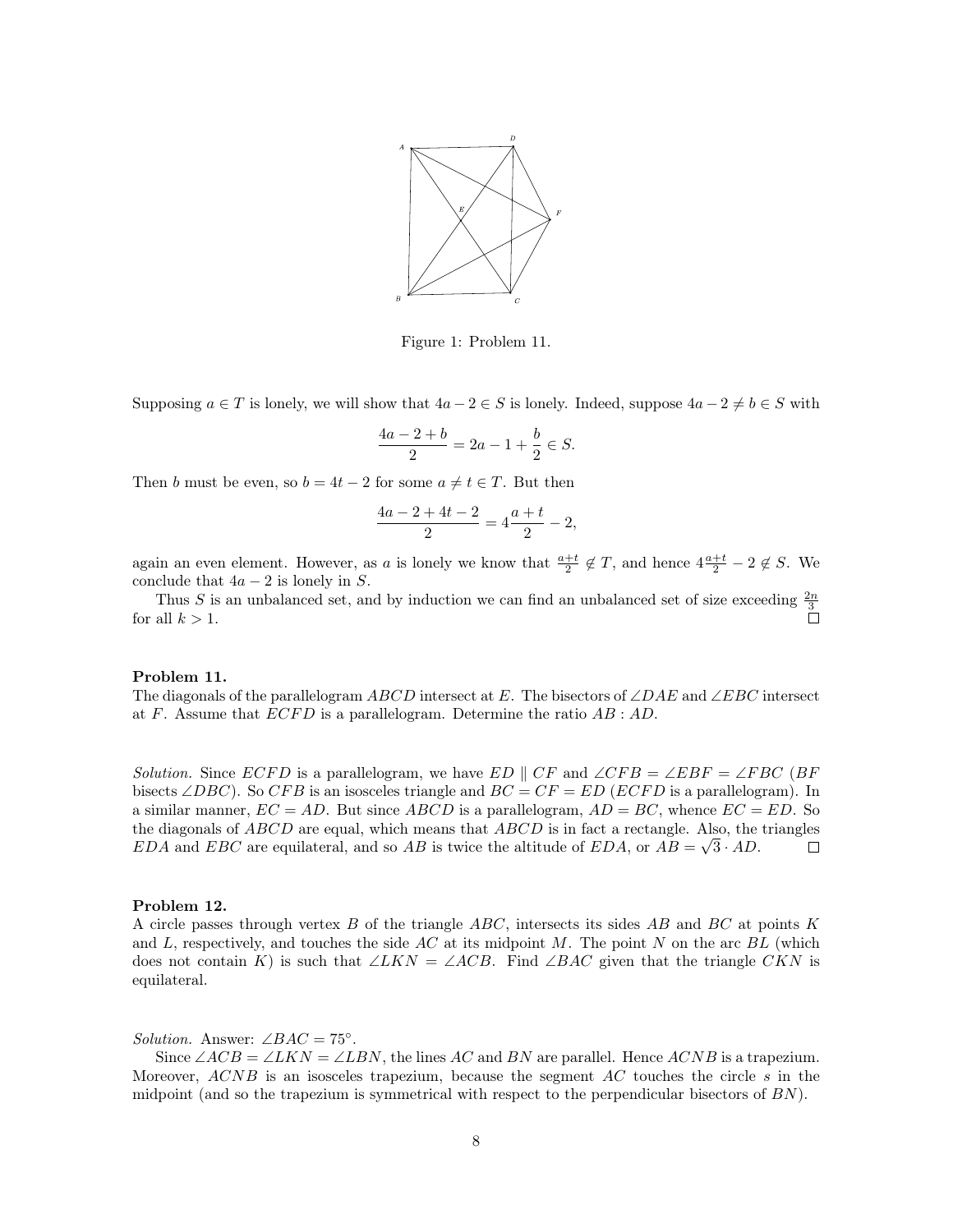

Figure 2: Problem 12.

Denote by  $K'$  the intersection point of s and CN. Then the line  $KK'$  is parallel to the bases of the trapezium. Hence  $M$  is the midpoint of arc  $KK'$  and the line  $NM$  is an angle bisector of the equilateral triangle KNC.

Thus we obtain that  $MC = MK$ . Therefore the length of median KM of the triangle AKC equals  $\frac{1}{2}AC$ ; hence  $\angle AKC = 90^{\circ}$ . We have

$$
2\angle A = \angle KAC + \angle ACN = \angle KAC + \angle ACK + \angle KCN = 90^{\circ} + 60^{\circ} = 150^{\circ},
$$

and so  $\angle A = 75^\circ$ .

### Problem 13.

Let D be the footpoint of the altitude from B in the triangle  $ABC$ , where  $AB = 1$ . The incentre of triangle  $BCD$  coincides with the centroid of triangle  $ABC$ . Find the lengths of AC and BC.

*Solution.* Answer:  $AC = BC = \sqrt{\frac{5}{2}}$ .

The centroid of  $ABC$  lies on the median  $CC'$ . It will also, by the assumption, lie on the angle bisector through C. Since the median and the angle bisector coincide,  $ABC$  is isosceles with  $AC =$  $BC = a$ .

Furthermore, the centroid lies on the median  $BB'$  and the bisector of  $\angle DBC$ , again by hypothesis. By the Angle Bisector Theorem,

$$
\frac{B'D}{BD} = \frac{B'C}{BC} = \frac{a/2}{a} = \frac{1}{2}.
$$

The triangles  $ABD \sim ACC'$  since they have equal angles, whence

$$
\frac{1}{a} = \frac{AB}{AC} = \frac{AD}{AC'} = \frac{a/2 - B'D}{1/2} = a - BD.
$$

Using the fact that the length of the altitude  $CC'$  is  $\sqrt{a^2 - \frac{1}{4}}$ , this leads to

$$
a^{2} - 1 = aBD = 2|ABC| = \sqrt{a^{2} - \frac{1}{4}},
$$

or, equivalently,

$$
a^2 - 1 = \sqrt{a^2 - \frac{1}{4}}.
$$

Clearly,  $a > 1$ , and the only solution is  $a = \sqrt{\frac{5}{2}}$ .

 $\Box$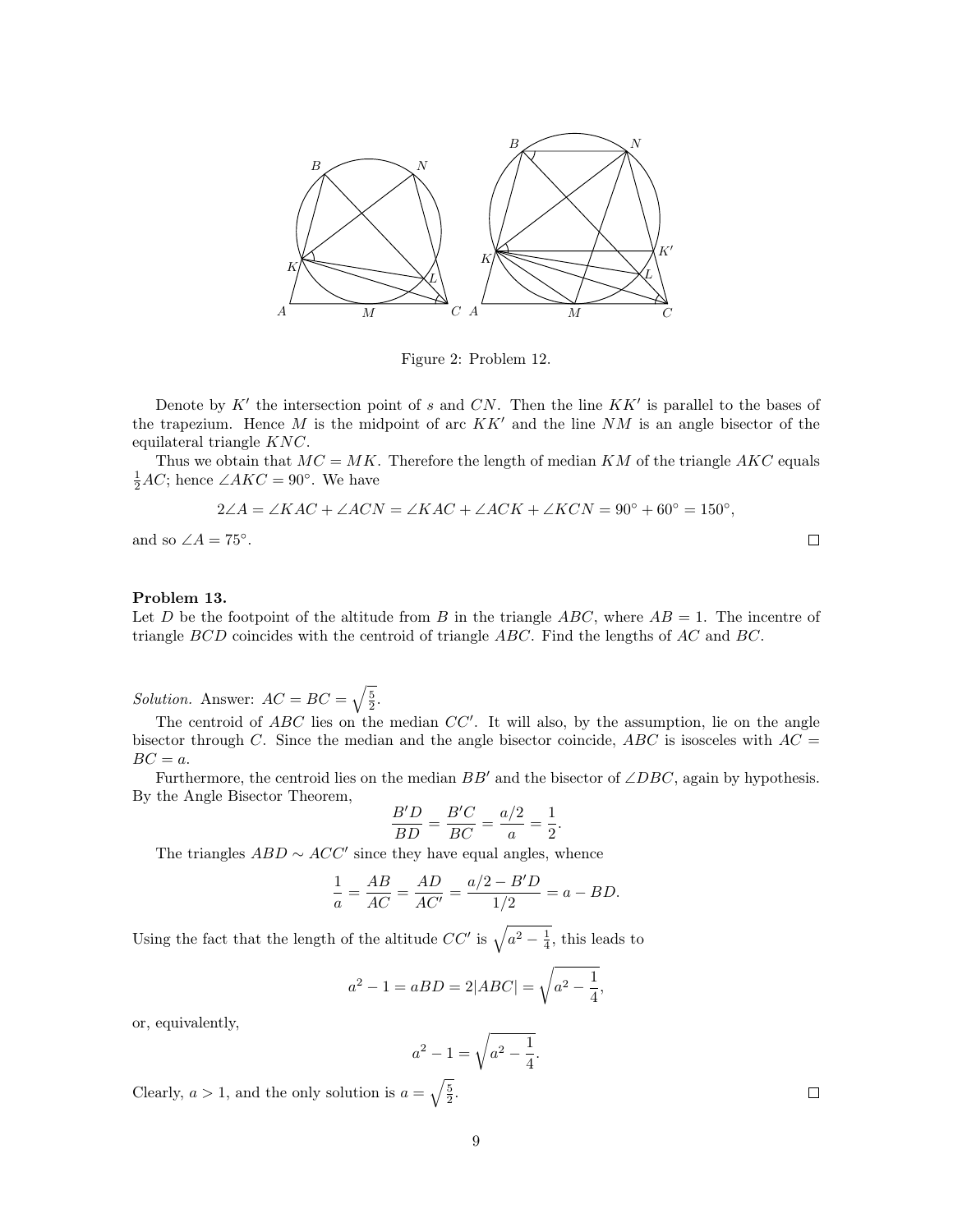#### Problem 14.

In the non-isosceles triangle  $ABC$  the altitude from A meets side  $BC$  in D. Let M be the midpoint of BC and let N be the reflection of M in D. The circumcircle of the triangle  $AMN$  intersects the side AB in  $P \neq A$  and the side AC in  $Q \neq A$ . Prove that AN, BQ and CP are concurrent.

Solution 1. Without loss of generality, we assume the order of the points on  $BC$  to be  $B, M, D, N$ , C. This implies that  $P$  is on the segment  $AB$  and  $Q$  is on the segment  $AC$ .

Since D is the midpoint of MN and AD is perpendicular to MN, the line AD is the perpendicular bisector of MN, which contains the circumcentre of  $\triangle AMN$ . As A is on the perpendicular bisector of MN, we have  $|AM| = |AN|$ . We now have  $\angle APM = \angle AQN$ . Therefore

$$
\angle CQN = 180^{\circ} - \angle AQN = 180^{\circ} - \angle APM = \angle BPM.
$$

Furthermore, as  $NMPQ$  is cyclic, we have

$$
\angle NQP = 180^\circ - \angle NMP = \angle BMP.
$$

Hence

$$
\angle AQP = 180^\circ - \angle CQN - \angle NQP = 180^\circ - \angle BPM - \angle BMP = \angle PBM = \angle ABC.
$$

Similarly,

$$
\angle APQ = \angle BCA.
$$

Now we have  $\triangle APQ \sim \triangle ACB$ . So

$$
\frac{|AP|}{|AQ|} = \frac{|AC|}{|AB|}.
$$

Furthermore, ∠MAB = ∠MAP = ∠MNP = ∠BNP, so  $\triangle BMA \sim \triangle BPN$ , and hence

$$
\frac{|BN|}{|BP|} = \frac{|BA|}{|BM|}.
$$

We also have ∠CAM = ∠QAM = 180° – ∠QNM = ∠QNC. This implies  $\triangle CMA \sim \triangle CQN$ , so

$$
\frac{|CQ|}{|CN|} = \frac{|CM|}{|CA|}.
$$

Putting everything together, we find

$$
\frac{|BN|}{|BP|} \cdot \frac{|CQ|}{|CN|} \cdot \frac{|AP|}{|AQ|} = \frac{|BA|}{|BM|} \cdot \frac{|CM|}{|CA|} \cdot \frac{|AC|}{|AB|}.
$$

As  $|BM| = |CM|$ , the right-hand side is equal to 1. This means that

$$
\frac{|BN|}{|NC|} \cdot \frac{|CQ|}{|QA|} \cdot \frac{|AP|}{|PB|} = 1.
$$

With Ceva's theorem we can conclude that AN, BQ and CP are concurrent.

Solution 2. We consider the same configuration as in Solution 1. Let  $K$  be the second intersection of AD with the circumcircle of  $\triangle AMN$ . Since D is the midpoint of MN and AD is perpendicular to MN, the line AD is the perpendicular bisector of MN, which contains the circumcentre of  $\triangle AMN$ . So AK is a diameter of this circumcircle. Now we have  $\angle BPK = 90° = \angle BDK$ , so  $BPDK$  is a cyclic quadrilateral. Also,  $A, M, N, K, P$  and  $Q$  are concyclic. Using both circles, we find

$$
180^{\circ} - \angle CQP = \angle AQP = \angle AKP = \angle DKP = \angle DBP = \angle CBP.
$$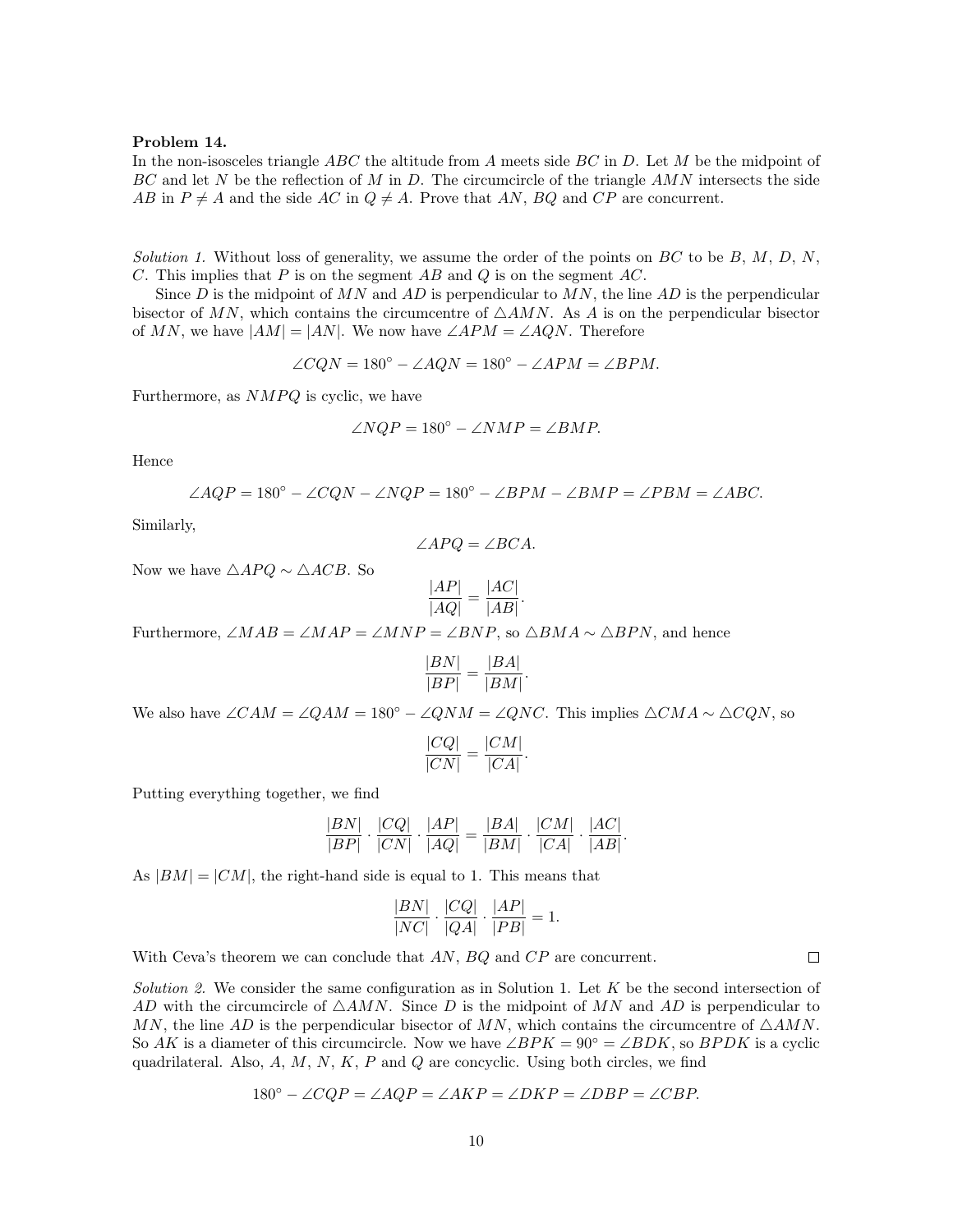This implies that  $BPQC$  is cyclic as well. Using the power theorem we find  $AP \cdot AB = AQ \cdot AC$ , with directed lengths. Also,  $BN \cdot BM = BP \cdot BA$  and  $CN \cdot CM = CQ \cdot CA$ . Hence

$$
AP \cdot AB \cdot BN \cdot BM \cdot CQ \cdot CA = AQ \cdot AC \cdot BP \cdot BA \cdot CN \cdot CM.
$$

Changing the signs of all six lengths on the right-hand side and replacing  $MC$  by  $BM$ , we find

$$
AP \cdot AB \cdot BN \cdot BM \cdot CQ \cdot CA = QA \cdot CA \cdot PB \cdot AB \cdot NC \cdot BM.
$$

Cleaning this up, we have

$$
AP \cdot BN \cdot CQ = QA \cdot PB \cdot NC,
$$

implying

$$
\frac{BN}{NC} \cdot \frac{CQ}{QA} \cdot \frac{AP}{PB} = 1.
$$

With Ceva's theorem we can conclude that AN, BQ and CP are concurrent.

 $\Box$ 

# Problem 15.

In triangle ABC, the interior and exterior angle bisectors of  $\angle BAC$  intersect the line BC in D and E, respectively. Let F be the second point of intersection of the line  $AD$  with the circumcircle of the triangle ABC. Let O be the circumcentre of the triangle ABC and let  $D'$  be the reflection of D in O. Prove that  $\angle D'FE = 90^\circ$ .

Solution 1. Note that  $AB \neq AC$ , since otherwise the exterior angle bisector of ∠BAC would be parallel to BC. So assume without loss of generality that  $AB < AC$ . Let M be the midpoint of BC and let  $F'$  the reflection of F in O, which is also the second intersection of the line AE with the circumcircle of  $\triangle ABC$ . We now have

$$
\angle D'FO = \angle OF'D.
$$

Since  $\angle DMF' = 90^\circ = \angle DAF'$ , the quadrilateral  $MDAF'$  is cyclic, thus

$$
\angle OF'D = \angle MF'D = \angle MAD.
$$

Furthermore,  $\angle FME = 90^{\circ} = \angle FAE$ , so  $FMAE$  is cyclic as well. This implies that

$$
\angle MAD = \angle MAF = \angle MEF.
$$

Combining these three equalities we find that  $\angle D'FO = \angle MEF$ , thus

$$
\angle D'FE = \angle D'FO + \angle OFE = \angle MEF + \angle MFE = 180^{\circ} - \angle EMF = 90^{\circ}.
$$

Solution 2. Again, assume  $AB < AC$  and define F' as in the previous solution. Let G be the intersection of the lines  $DF'$  and  $EF$ .

We can easily see that FA is perpendicular to  $EF'$ , and BC to FF'. Now, in triangle  $\triangle EFF'$ , we have that  $FD$  and  $ED$  are altitudes, so D is the orthocentre of this triangle. Now,  $F'D$  is an altitude as well and we find that  $F'G$  is perpendicular to  $EF$ . Since  $FF'$  is a diameter of the circumcircle of  $\triangle ABC$ , G must lie on this circle as well.

We now find

$$
\angle EFA = \angle GFA = \angle GF'A = \angle DF'A.
$$

Also,  $\angle DF'F = \angle D'FF'$ . This implies that

$$
\angle D'FE = \angle D'FF' + \angle F'FA + \angle AFE = \angle DF'F + \angle F'FA + \angle AF'D = \angle F'FA + \angle AF'F.
$$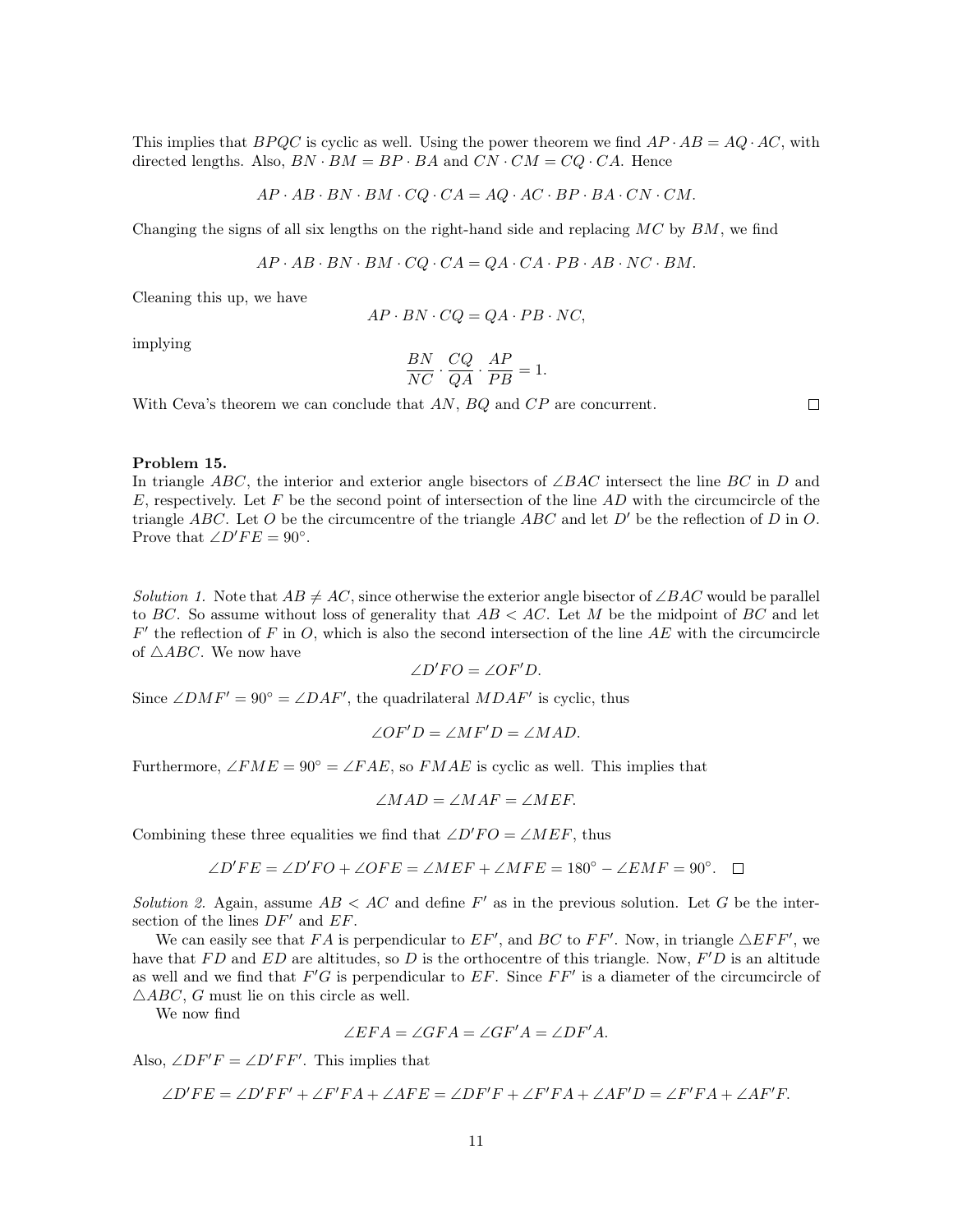Now, in triangle  $\triangle{AFF'}$  we have

$$
\angle F'FA + \angle AF'F = 180^{\circ} - \angle FAR' = 90^{\circ},
$$

as required.

Solution 3. Again, assume  $AB < AC$ . We first consider the case  $\angle BAC = 90^{\circ}$ . Define F' as in the previous solution. Now O and D' lie on BC, so  $\triangle D'FO$  and  $\triangle DFO$  are mirror images with respect to FF', while  $\triangle OFE$  and  $\triangle OF'E$  are mirror images with respect to BC. We find that

$$
\angle D'FE = \angle D'FO + \angle OFE = \angle DFO + \angle OF'E = \angle AFF' + \angle FF'A = 180^{\circ} - \angle FAR' = 90^{\circ}.
$$

Now assume that  $\angle BAC \neq 90^{\circ}$ . We consider the configuration where  $\angle BAC < 90^{\circ}$ . Let M, N and L be the midpoints of the line segments  $BC$ ,  $DE$  and  $DF$ , respectively. Note that N is the circumcentre of  $\triangle ADE$ , so we find

$$
\angle NAF = \angle NAD = \angle NDA = \angle DAC + \angle ACD
$$
  
=  $\frac{1}{2} \angle A + \angle ACD = \angle BAF + \angle ACD = \angle BCF + \angle ACD = \angle ACF.$ 

Hence NA is tangent to the circumcircle of  $\triangle ABC$ , thus NA  $\perp OA$ . Furthermore, we have NM  $\perp$ OM, so AOMN is cyclic with ON as diameter. Now, since L is the circumcentre of  $\triangle DMF$ , we find

$$
\angle LMN = \angle LMD = \angle LDM = \angle ADN = \angle DAN = \angle LAN,
$$

so ANLM is cyclic. Combining this with what we found before, we now conclude that AOMLN is cyclic with ON as diameter, thus  $\angle OLN = 90^\circ$ . Using a dilation with centre D and factor 2 we now can conclude  $\angle D'FE = \angle OLN = 90^\circ$ .

In case  $\angle BAC > 90^\circ$ , the proof is similar (the cyclic quadrilateral will this time be  $AMON$ ).

Solution 4. We consider the configuration where  $C, D, B$  and E are on the line BC in that order. The other configuration can be solved analogously. Let P and R be the feet of the perpendiculars from  $D'$ and O to the line AD, respectively, and let Q and S be the feet of the perpendiculars from  $D'$  and O to the line CD, respectively. Since D' is the reflection of D with respect to O, we have  $PR = RD$ . Since we also have  $OA = OF$  and therefore  $RA = RF$ , we obtain  $AD = PF$ . Similarly,  $CD = BQ$ . By Pythagoras's theorem,

$$
D'F^2 = D'P^2 + PF^2 = 4OR^2 + AD^2 = 4OA^2 - 4AR^2 + AD^2 = 4OA^2 - AF^2 + AD^2
$$

and

$$
D'E^{2} = D'Q^{2} + EQ^{2} = 4OS^{2} + EQ^{2} = 4OB^{2} - 4BS^{2} + EQ^{2} = 4OB^{2} - BC^{2} + (EB + CD)^{2}.
$$

And since  $\angle EAF = 90^{\circ}$  we have

$$
EF^2 = AE^2 + AF^2.
$$

As  $OA = OB$ , we conclude that

$$
D'F^2 + EF^2 - D'E^2 = (4OA^2 - AF^2 + AD^2) + (AE^2 + AF^2) - (4OB^2 - BC^2 + (EB + CD)^2)
$$
  
=  $AE^2 + AD^2 + BC^2 - (EB + CD)^2$ .

By Pythagoras's theorem again, we obtain  $AE^2 + AD^2 = ED^2$ , and hence

$$
D'F^2 + EF^2 - D'E^2 = ED^2 + BC^2 - (EB + CD)^2
$$

.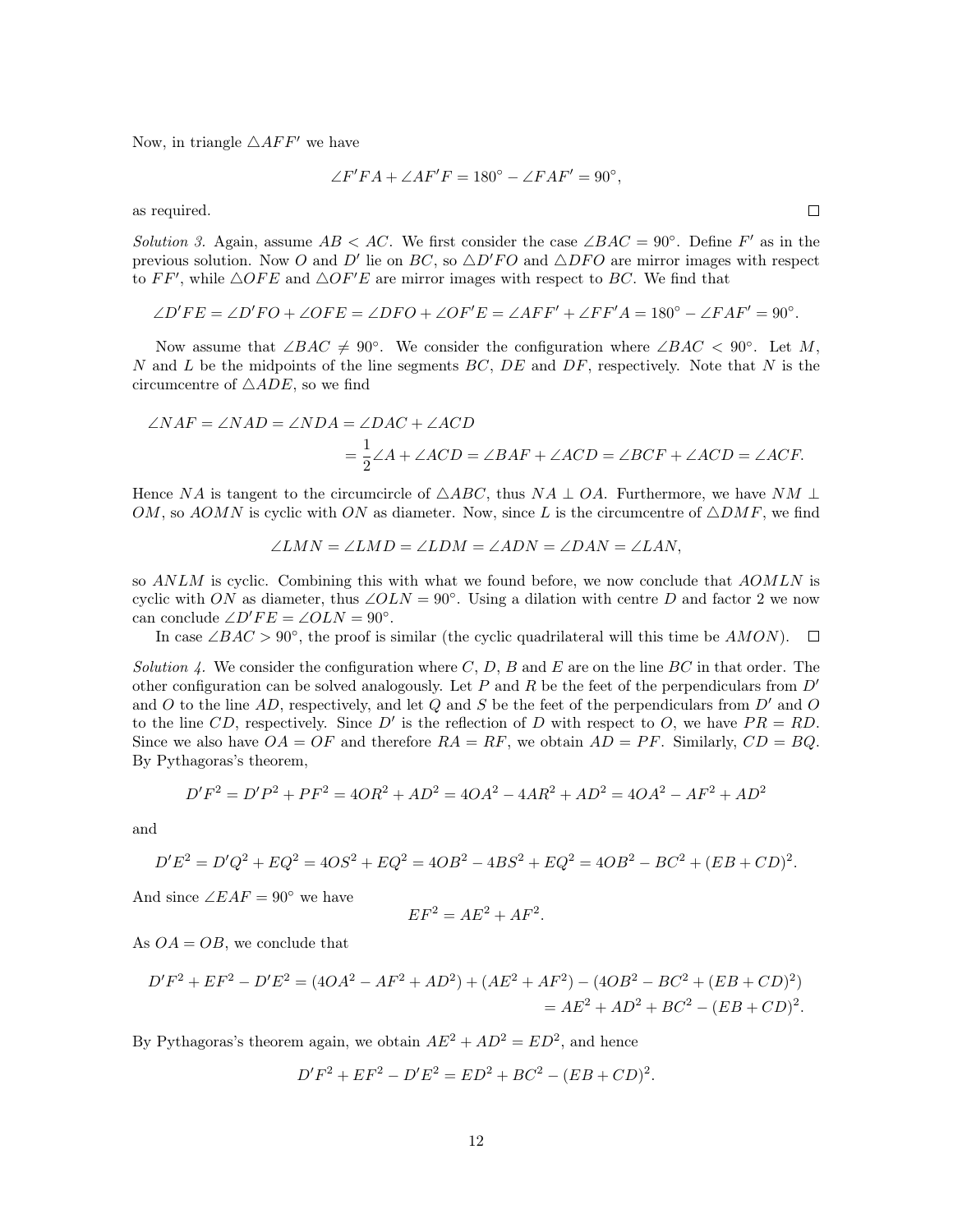We have

$$
ED^{2} + BC^{2} = (EB + BD)^{2} + (BD + CD)^{2}
$$
  
= EB^{2} + BD^{2} + 2 \cdot EB \cdot BD + BD^{2} + CD^{2} + 2 \cdot BD \cdot CD  
= EB^{2} + CD^{2} + 2 \cdot BD \cdot (EB + BD + CD)  
= EB^{2} + CD^{2} + 2 \cdot BD \cdot EC.

By the internal and external bisector theorems, we have

$$
\frac{BD}{CD} = \frac{BA}{CA} = \frac{BE}{CE},
$$

hence

$$
ED^{2} + BC^{2} = EB^{2} + CD^{2} + 2 \cdot CD \cdot BE = (EB + CD)^{2}.
$$

So

$$
D'F^2 + EF^2 - D'E^2 = 0,
$$

which implies that  $\angle D'FE = 90^\circ$ .

# Problem 16.

Denote by 
$$
P(n)
$$
 the greatest prime divisor of n. Find all integers  $n \geq 2$  for which

$$
P(n) + \lfloor \sqrt{n} \rfloor = P(n+1) + \lfloor \sqrt{n+1} \rfloor.
$$

(Note:  $|x|$  denotes the greatest integer less than or equal to x.)

Solution. Answer: The equality holds only for  $n = 3$ .

ution. Answer: The equality holds only for  $n = 3$ .<br>It is easy to see that  $P(n) \neq P(n + 1)$ . Therefore we need also that  $|\sqrt{n}| \neq |\sqrt{n+1}|$  in order for equality to hold. This is only possible if  $n + 1$  is a perfect square. In this case,

$$
\lfloor \sqrt{n} \rfloor + 1 = \lfloor \sqrt{n+1} \rfloor,
$$

and hence  $P(n) = P(n+1) + 1$ . As both  $P(n)$  and  $P(n+1)$  are primes, it must be that  $P(n) = 3$  and  $P(n+1) = 2.$ 

It follows that  $n = 3^a$  and  $n + 1 = 2^b$ , and we are required to solve the equation  $3^a = 2^b - 1$ . Calculating modulo 3, we find that b is even. Put  $b = 2c$ :

$$
3^a = (2^c - 1)(2^c + 1).
$$

As both factors cannot be divisible by 3 (their difference is 2),  $2^c - 1 = 1$ . From this we get  $c = 1$ , which leads to  $n = 3$ .  $\Box$ 

### Problem 17.

Find all positive integers *n* for which  $n^{n-1} - 1$  is divisible by  $2^{2015}$ , but not by  $2^{2016}$ .

Solution. Since n must be odd, write  $n = 2^d u + 1$ , where  $u, d \in \mathbb{N}$  and u is odd. Now

$$
n^{n-1} - 1 = (n^{2^d} - 1)(\underbrace{n^{2^{d} \cdot (u-1)} + \dots + n^{2^d \cdot 1} + 1}_{u}),
$$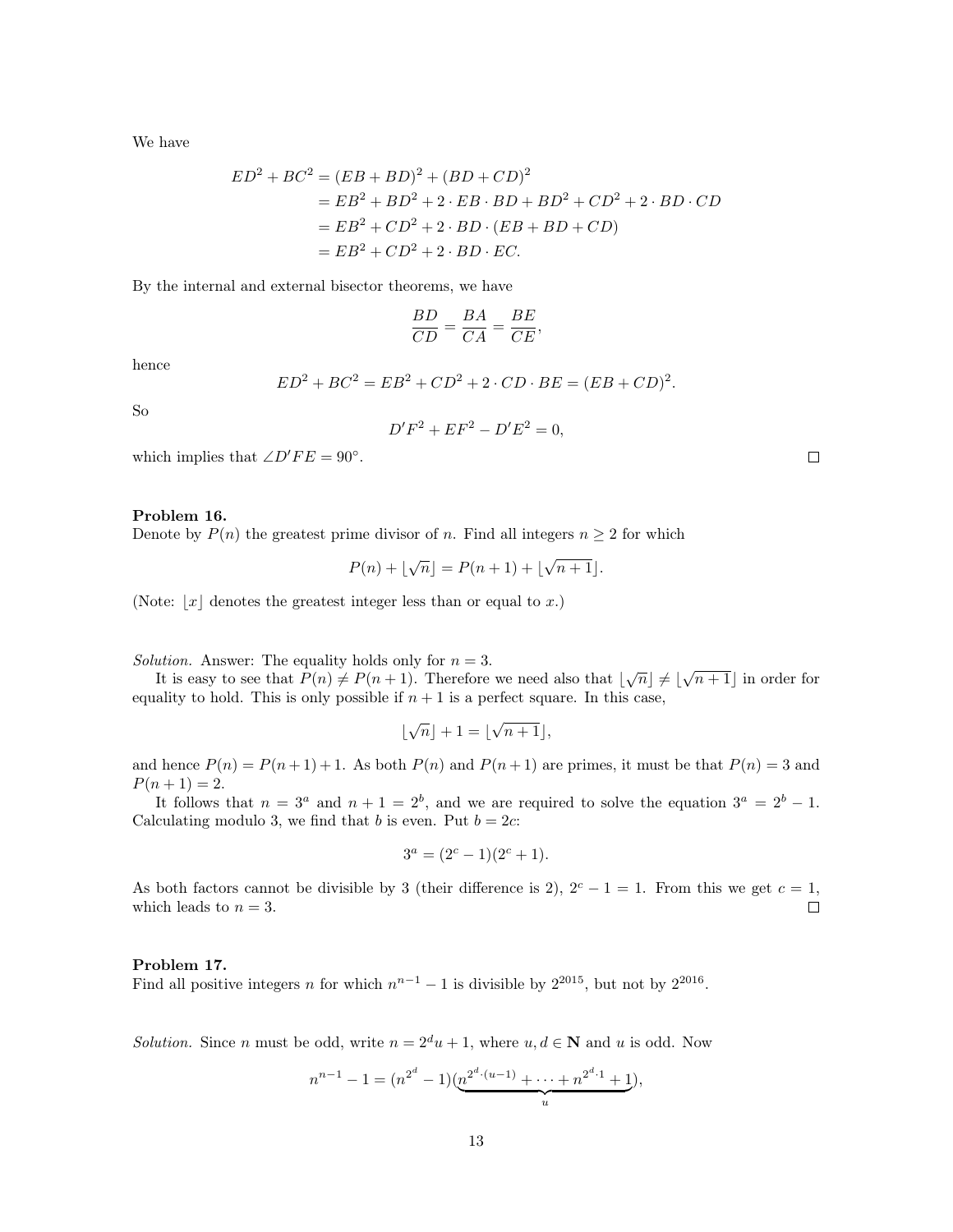and hence  $2^{2015} \parallel (n^{n-1} - 1)$  iff  $2^{2015} \parallel (n^{2^d} - 1)$ . (The notation  $p^k \parallel m$  denotes that  $p^k \parallel m$  and  $p^{k+1} \nmid m.$ 

We factorise once more:

$$
n^{2^d} - 1 = (n - 1)(n + 1) \underbrace{(n^2 + 1) \cdots (n^{2^{d-1}} + 1)}_{d-1}
$$
  
=  $2^d u \cdot 2(2^{d-1}u + 1) \underbrace{(n^2 + 1) \cdots (n^{2^{d-1}} + 1)}_{d-1}$ .

If  $k \geq 1$ , then  $2 \parallel n^{2^k} + 1$ , and so from the above

$$
2^{2d} \| 2^d u \cdot 2 \cdot \underbrace{(n^2 + 1) \cdots (n^{2^{d-1}} + 1)}_{d-1}
$$
 and  $2^{2015 - 2d} \| (2^{d-1} u + 1)$ .

It is easy to see that this is the case exactly when  $d = 1$  and  $u = 2^{2013}v - 1$ , where v is odd.

Hence the required numbers are those of the form

$$
n = 2(2^{2013}v - 1) + 1 = 2^{2014}v - 1,
$$

for  $v$  a positive odd number.

### Problem 18.

Let  $f(x) = x^n + a_{n-1}x^{n-1} + \cdots + a_0$  be a polynomial of degree  $n \ge 1$  with n (not necessarily distinct) integer roots. Assume that there exist distinct primes  $p_0, p_1, \ldots, p_{n-1}$  such that  $a_i > 1$  is a power of  $p_i$ , for all  $i = 0, \ldots, n - 1$ . Find all possible values of n.

Solution. Obviously all the roots have to be negative by the positivity of the coefficients. If at least two of the roots are unequal to  $-1$ , then both of them have to be powers of  $p_0$ . Now Vieta's formulæ yield  $p_0 | a_1$ , which is a contradiction. Thus we can factor f as

$$
f(x) = (x + a_0)(x + 1)^{n-1}.
$$

Expanding yields

$$
a_2 = \binom{n-1}{1} + a_0 \binom{n-1}{2} \quad \text{and} \quad a_{n-2} = a_0 \binom{n-1}{n-2} + \binom{n-1}{n-3}.
$$

If  $n \geq 5$ , we see that  $2 \neq n-2$  and so the two coefficients above are relatively prime, being powers of two distinct primes. However, depending on the parity of n, we have that  $a_2$  and  $a_{n-2}$  are both divisible by  $n-1$  or  $\frac{n-1}{2}$ , which is a contradiction.

For  $n = 1, 2, 3, 4$ , the following polynomials meet the requirements:

$$
f_1(x) = x + 2
$$
  
\n
$$
f_2(x) = (x + 2)(x + 1) = x^2 + 3x + 2
$$
  
\n
$$
f_3(x) = (x + 3)(x + 1)^2 = x^3 + 5x^2 + 7x + 3
$$
  
\n
$$
f_4(x) = (x + 2)(x + 1)^3 = x^4 + 5x^3 + 9x^2 + 7x + 2
$$

#### Problem 19.

Three pairwise distinct positive integers a, b, c, with  $gcd(a, b, c) = 1$ , satisfy

$$
a \mid (b-c)^2
$$
,  $b \mid (c-a)^2$  and  $c \mid (a-b)^2$ .

Prove that there does not exist a non-degenerate triangle with side lengths  $a, b, c$ .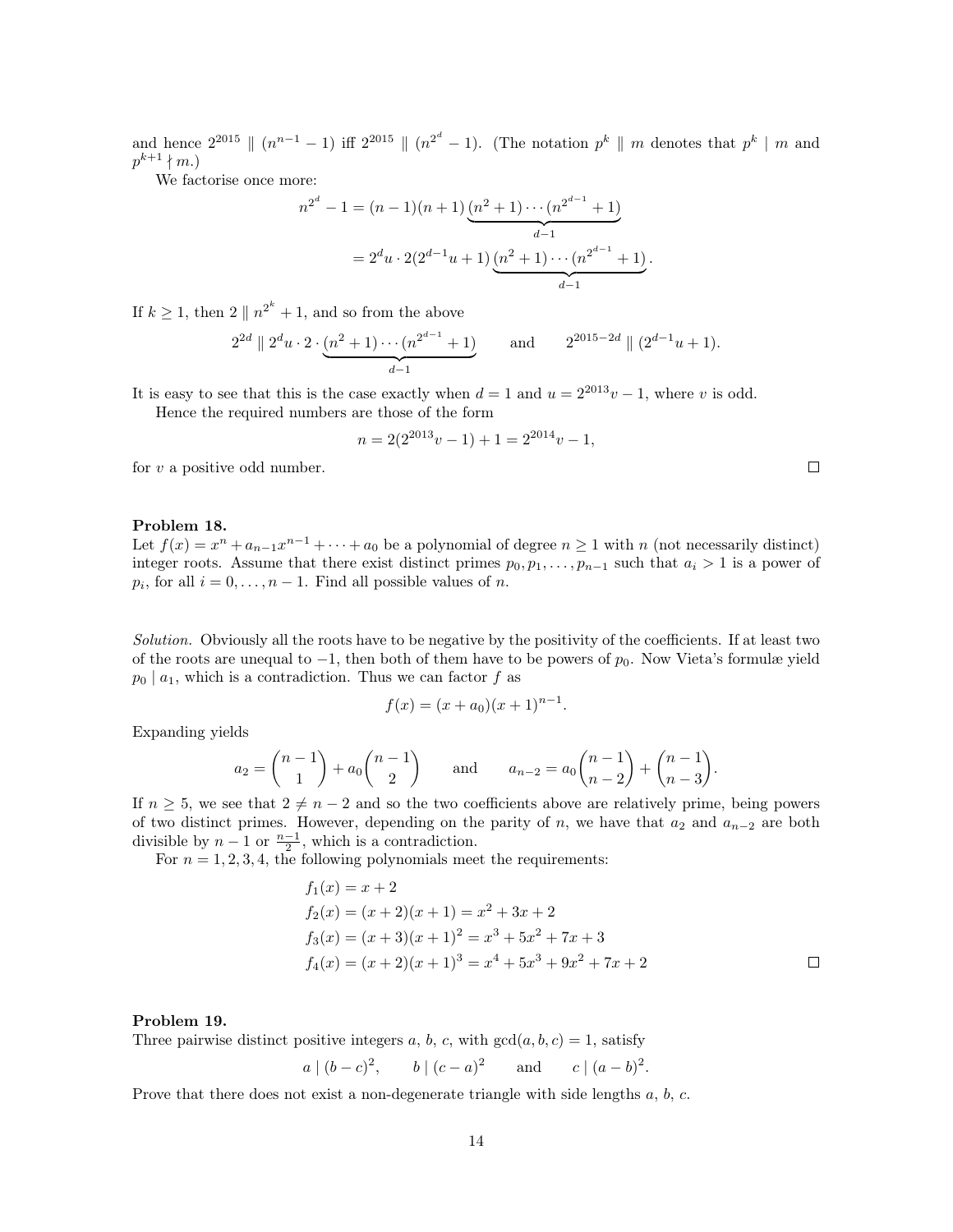Solution. First observe that these numbers are pairwise coprime. Indeed, if, say,  $a$  and  $b$  are divisible by a prime p, then p divides b, which divides  $(a-c)^2$ ; hence p divides  $a-c$ , and therefore p divides c. Thus, p is a common divisor of these three numbers, a contradiction.

Now consider the number

$$
M = 2ab + 2bc + 2ac - a^2 - b^2 - c^2.
$$

It is clear from the problem condition that M is divisible by a, b, c, and therefore M is divisible by abc.

Assume that a triangle with sides a, b, c exists. Then  $a < b+c$ , and so  $a<sup>2</sup> < ab+ac$ . Analogously, we have  $b^2 < bc + ba$  and  $c^2 < ca + cb$ . Summing these three inequalities leads to  $M > 0$ , and hence  $M > abc$ .

On the other hand,

$$
a^2 + b^2 + c^2 > ab + bc + ac,
$$

and therefore  $M < ab + bc + ac$ . Supposing, with no loss of generality,  $a > b > c$ , we must have  $M < 3ab$ . Taking into account the inequality  $M \ge abc$ , we conclude that  $c = 1$  or  $c = 2$  are the only possibilities.

For  $c = 1$  we have  $b < a < b + 1$  (the first inequality is our assumption, the second is the triangle inequality), a contradiction.

For  $c = 2$  we have  $b < a < b+2$ , i.e.  $a = b+1$ . But then  $1 = (a-b)^2$  is not divisible by  $c = 2$ .

#### Problem 20.

For any integer  $n \geq 2$ , we define  $A_n$  to be the number of positive integers m with the following property: the distance from  $n$  to the nearest non-negative multiple of  $m$  is equal to the distance from  $n^3$  to the nearest non-negative multiple of m. Find all integers  $n \geq 2$  for which  $A_n$  is odd.

(Note: The distance between two integers a and b is defined as  $|a - b|$ .)

Solution. For an integer m we consider the distance d from n to the nearest multiple of m. Then  $m \mid n \pm d$ , which means  $n \equiv \pm d \mod m$ . So if, for some m, the distance from n to the nearest multiple of m is equal to the distance from  $n^3$  to the nearest multiple of m, then  $n \equiv \pm n^3 \mod m$ .

On the other hand, if  $n \equiv \pm n^3 \mod m$ , then there exists a  $0 \le d \le \frac{1}{2}m$  such that  $n \equiv \pm d \mod m$ and  $n^3 \equiv \pm d \mod m$ , so the distance from n to the nearest multiple of m is equal to the distance from  $n<sup>3</sup>$  to the nearest multiple of m.

We conclude that we need to count the number of positive integers m such that  $n \equiv \pm n^3 \mod m$ , or, equivalently,  $m \mid n^3 - n$  or  $m \mid n^3 + n$ . That is,

$$
A_n = |\{ m \in \mathbf{Z}^+ \mid m \mid n^3 - n \text{ or } m \mid n^3 + n \}|
$$
  
= |\{ m \in \mathbf{Z}^+ \mid m \mid n^3 - n \}| + |\{ m \in \mathbf{Z}^+ \mid m \mid n^3 + n \}| - |\{ m \in \mathbf{Z}^+ \mid m \mid n^3 - n \text{ and } m \mid n^3 + n \}|  
= |\{ m \in \mathbf{Z}^+ \mid m \mid n^3 - n \}| + |\{ m \in \mathbf{Z}^+ \mid m \mid n^3 + n \}| - |\{ m \in \mathbf{Z}^+ \mid m \mid \gcd(n^3 - n, n^3 + n) \}|  
= \tau(n^3 - n) + \tau(n^3 + n) - \tau(\gcd(n^3 - n, n^3 + n)),

where  $\tau(k)$  denotes the number of (positive) divisors of a positive integer k.

Recall that  $\tau(k)$  is odd if and only if k is a square. Furthermore, we have

$$
\gcd(n, n^2 \pm 1) = 1.
$$

So if  $n^3 \pm n$  were a square, then both n and  $n^2 \pm 1$  would be squares. But  $n^2 \pm 1$  is not a square, since  $n \geq 2$  and the only consecutive squares are 0, 1. Hence neither  $n^3 - n$  nor  $n^3 + n$  is a square, so the first two terms  $\tau(n^3 - n)$  and  $\tau(n^3 + n)$  are both even. Hence  $A_n$  is odd if and only if  $gcd(n^3 - n, n^3 + n)$ is a square.